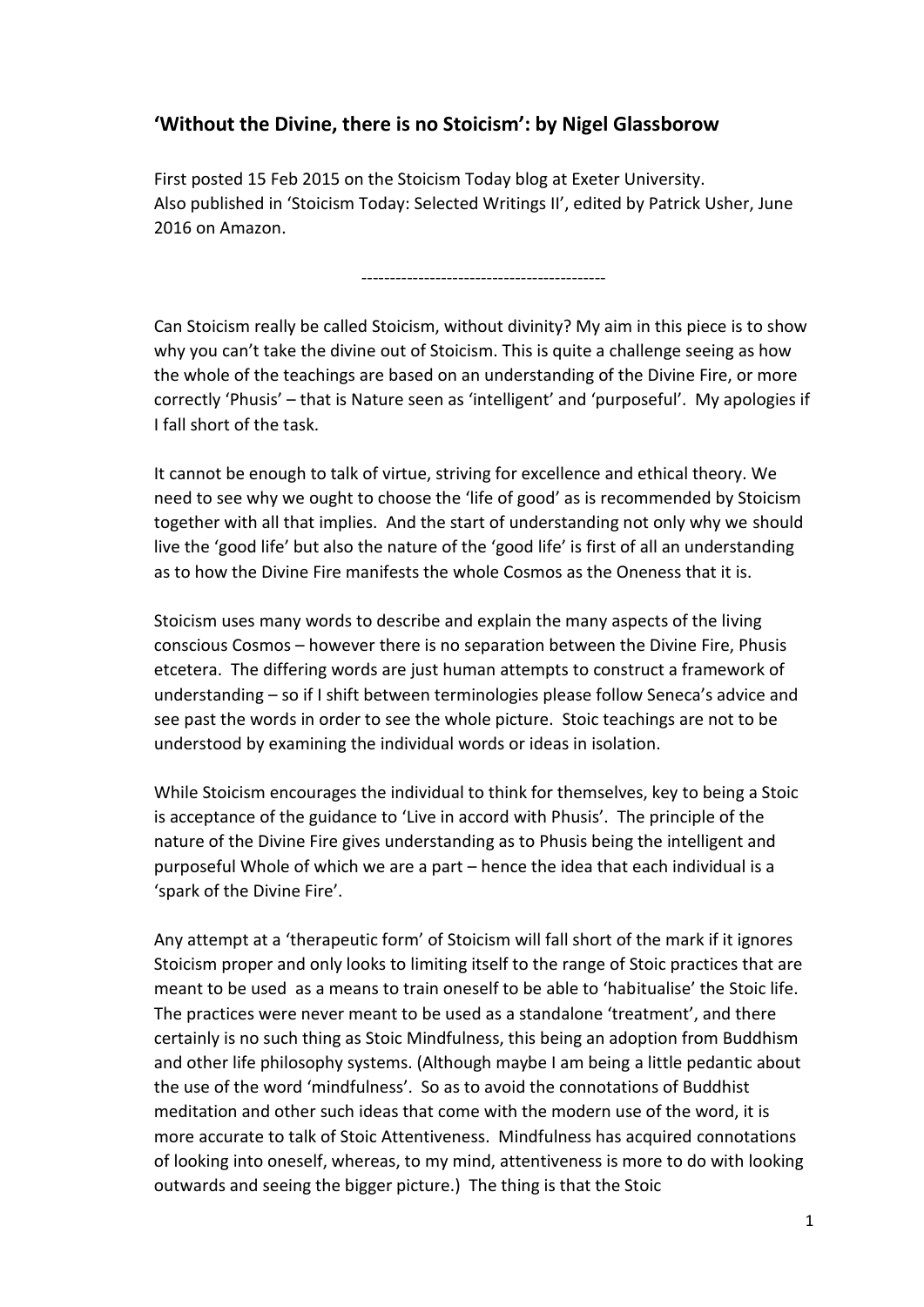'practices/exercises', without the rest of the teachings, are just CBT under a different title with all the limitations of CBT. It is known that CBT needs constant top-up sessions as its effects wane over time. (A search of the web will bring up many learned papers and articles to this effect.) This is because there is no 'teaching' as to one's place within the Whole behind the practices being taught.

Many attempts to 'restate' Stoicism end up watering it down, especially where teachings that are contrary to atheistic ideas are 're-interpreted' or omitted (presumably 'in the interest of inclusivity'). It has been said to me that 'people are free to incorporate theism into Stoicism if they wish to'. The Stoic pantheism that is the understanding of the Divine Fire is a teaching to be seen through all of the Stoas, so it is already incorporated into Stoicism. The Stoic theism where the Stoics of old recognised a 'god' is to be seen throughout the Classical writings – in fact part of what the Stoics of old were trying to do was to arrive at an understanding of man's relationship to the 'gods'. So it is not the case that 'people are free to incorporate theism' but rather that they are free to delude themselves by omitting it, which raises the question as to if they can then still call what they then follow Stoicism or call themselves Stoic if they reject the Divine Fire.

Stoicism is a life philosophy that combines knowledge and faith in order that we have a better understanding as to how to make the most of the life we have been given. It is 'the philosophy of the sphere'. The Stoics of old recognised the sphere as the shape achieved when all the inward and outward forces were in balance – and they state that the Stoic philosophy is just such a balance. All the key teachings of Stoicism are needed if it is to continue to be 'one of the loftiest and most sublime philosophies in the record of Western civilisation' (Encyclopaedia Britannica). And that includes the ideas about the 'Divine Fire'.

So down to business. Stoic 'science' is still valid in all of its key areas. Such was based on the 'common perceptions' of the day, logic and an element of faith. Compare this to today's quantum science which is based on 'imaginative' mathematical equations, instruction to rewrite the rules of logic and an element of faith.

Modern science is looking to try to understand the construction and evolution of the Cosmos. Stoicism looks to trying to understand how the Cosmos is manifested here and now. In years gone by the Stoics saw the Cosmos as being manifested out of an 'element' they called the Divine Fire. Bear in mind that what they called an 'element' we would today more likely call a 'property', 'quality' or 'state'.

To explain how the Cosmos is manifested it is seen that the Divine Fire had two indivisible aspects. There is the 'passive principle' that is matter without purpose  $$ today this would more accurately be described as a sea of sub-atomic particles popping in and out of existence that are bashing around and not forming any of the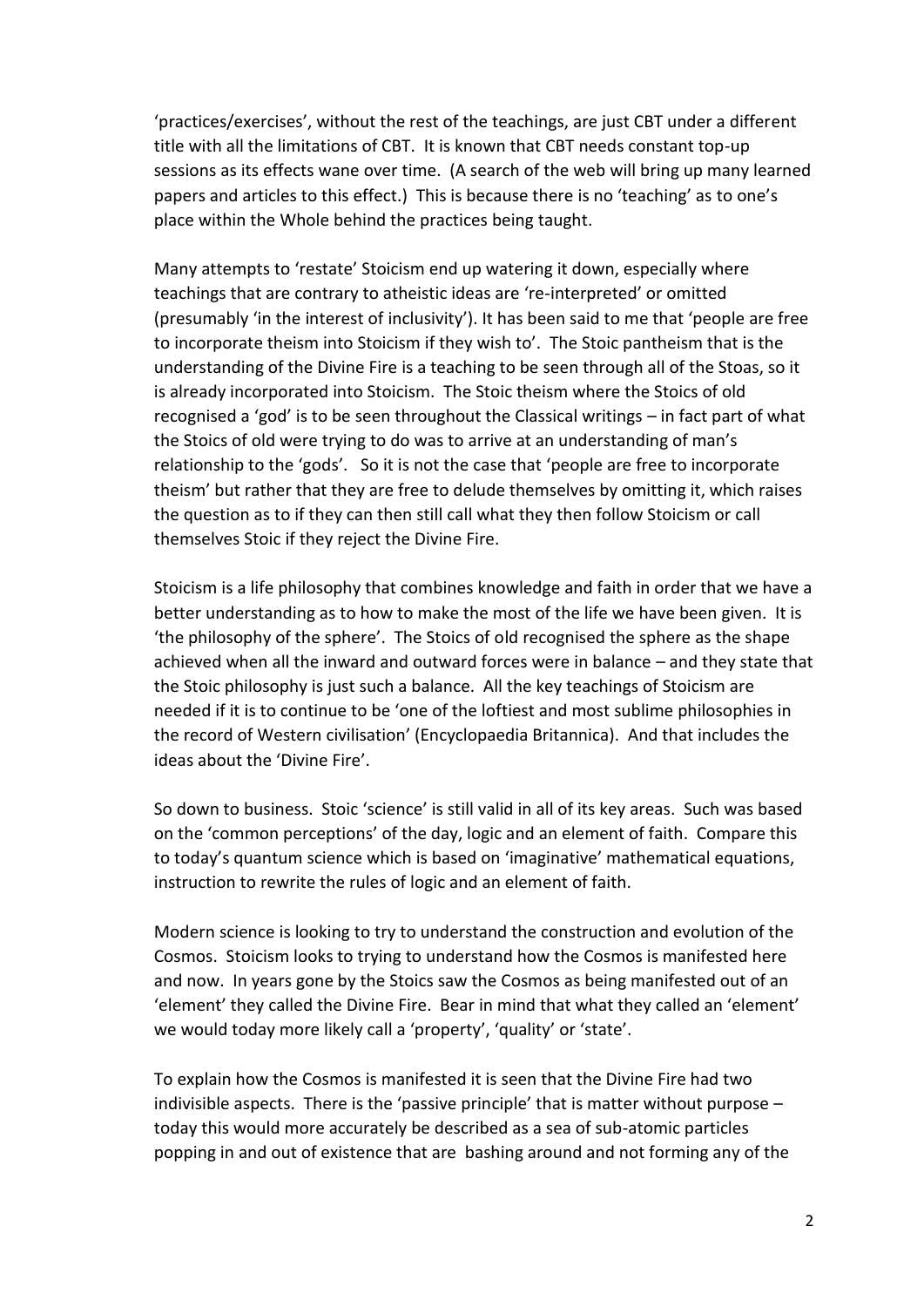elements or forces that are necessary for all that exists today to actually exist. In fact scientists are claiming that just such a state existed soon after the supposed 'Big Bang'.

In order to explain how anything is manifested out of this sea of chaos, the Stoics talk of the 'active principle' – this is what causes the 'passive principle' to organise and manifest itself as all the individualisations within the Cosmos. Scientists have glimpsed some of the workings of the 'active principle' and they call them the 'laws of nature' and 'the laws of science'. The scientists recognise the need for order, and in their descriptions of the quantum universe they are hard pushed to explain it without reference to what some of them call 'the consciousness'. The Stoics describe this 'consciousness' as the active principle – that is, 'the universal governor and organiser of all things'.

I would emphasise that the consciousness that permeates the whole of existence is not consciousness as we know it. It is used by Stoics and scientists to describe something akin to human consciousness, but beyond full explanation. It describes an essential aspect needed to explain how the Cosmos is manifested.

As we are part of this manifestation, as individualisations within the sea of subatomic particles, so we are part of the Whole. As the Stoics of old describe it, we are each a 'spark of the Divine Fire', or as scientists poetically describe it, we 'are made out of stardust'.

It is not a case of 'why you can't take the divinity out of Stoicism'; it is more a case of Stoicism being to some degree irrelevant, for we are 'sparks' of the living Cosmos whether we like it or not. It is just that the Stoics had recognised the fact two millennia before it began to dawn on the scientists that there has to be an immanent 'consciousness' that permeates the whole of existence in order to explain how everything fits together.

When the scientists eventually overcome their problems of marrying 'matter' and 'forces' with 'the consciousness' there might be less antagonism towards the teachings of Stoicism in this area. Some are ahead of the game. Sir James Jeans [11 September 1877 – 16 September 1946, an English physicist and astronomer] on talking about Quantum Theory stated 'The universe begins to look more like a great thought than a great machine.'

So we come to that little word that causes so much controversy – God. No, it is not a swear word as many seem to treat it. It is all a matter of definition, usage and baggage

As a result of the study of Quantum Theory, Martin Rees [Astronomer Royal] said: 'The universe could only come into existence if someone observed it.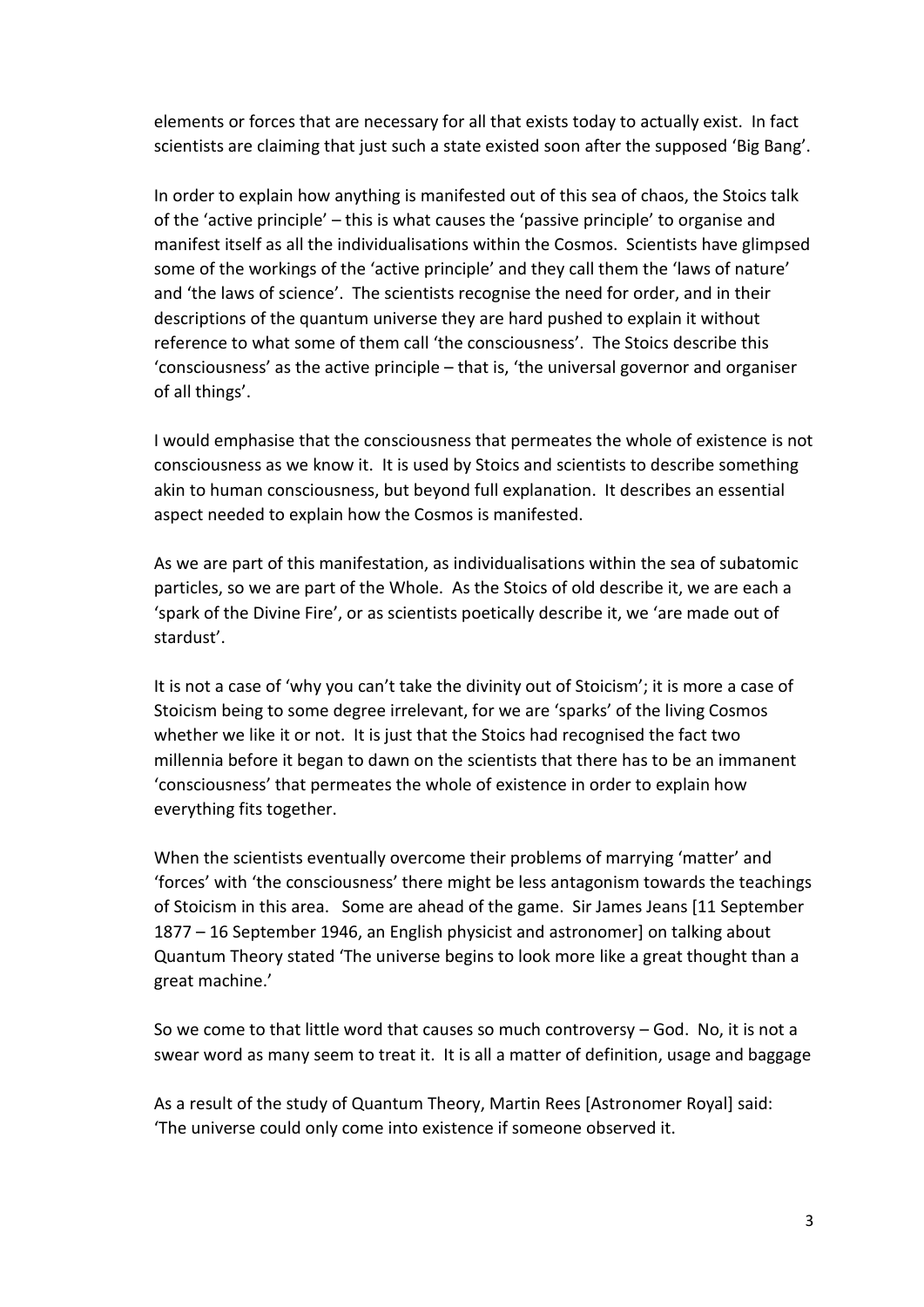No longer is it a case that 'believers' are allowed to have 'the God of the gaps in the knowledge of science' with the idea that even these gaps would be closed in time so eliminating God. It is now becoming apparent in scientific circles that God, the consciousness, is a prerequisite for a full understanding of all that is around us and for it to be made manifest. God does not just fit in the 'gaps'. God/Phusis/the Divine Fire/the consciousness permeates the whole of existence.

We Stoics, as the Stoics of old did, look to the 'common perceptions' and to personal experience. Throughout the ages there have been many differing attempts to describe 'the consciousness' that is involved in the manifestation of the Cosmos. Stoics look to this and see a common theme running through all such attempts.

In the Judaic/ Christian/Islamic traditions and many others there is talk of the One God. Other traditions talk of many gods and others talk of some form of 'state of being'.

We Stoics recognise that the Cosmos is a living conscious singular state. For want of a better word the English word 'God' is as good a word as any other to describe and recognise that Phusis, that is Nature as a living conscious purposeful entity, operates on a rather larger scale than we do. It also recognises that we ought to show it some respect. All of this is why we are advised to live in accord with Nature (Phusis, God, the Logos or whatever you want to call it).

By Stoic teachings, 'God' is immanent for the Divine Fire manifests us through the quantum world moment by moment and so permeates our very being. And knowing this, that we are 'sparks of the Divine Fire', gives us cause to study and take on board the Stoic teachings in order that we may better harmonise with the Whole.

However coming back to the issue of 'common perceptions', it is recognised that the Wisdom of the Ages (to be found as a common theme throughout most faiths) encourages us to live a life of good rather than a life of selfish self-interest. We are expected to even rise above the drive of 'the selfish gene' and to see the imperatives of the 'God', the Whole, as our imperatives – we are asked to live in accord with Nature 'so doing none of those things which the common law of mankind is in the habit of forbidding' while striving to fulfil our rolls in life to the best of our abilities.

Why? Because we are one with the Whole, so what harm we do to the whole we do to ourselves and what harm we do to ourselves we do to the whole. We may view in isolation what we see as our interests, but to do so is to bring about disharmony. We Stoics are taught that our interests have to harmonise with the interests of the Whole. Not just that of our family, our tribe, our society etcetera, but that of the whole Cosmos at all of its levels. Stoics are taught to be selfish through selflessness. If it is in the interests of the Whole then it is in our interest. Even to the point that we must be prepared to sacrifice ourselves if necessary.